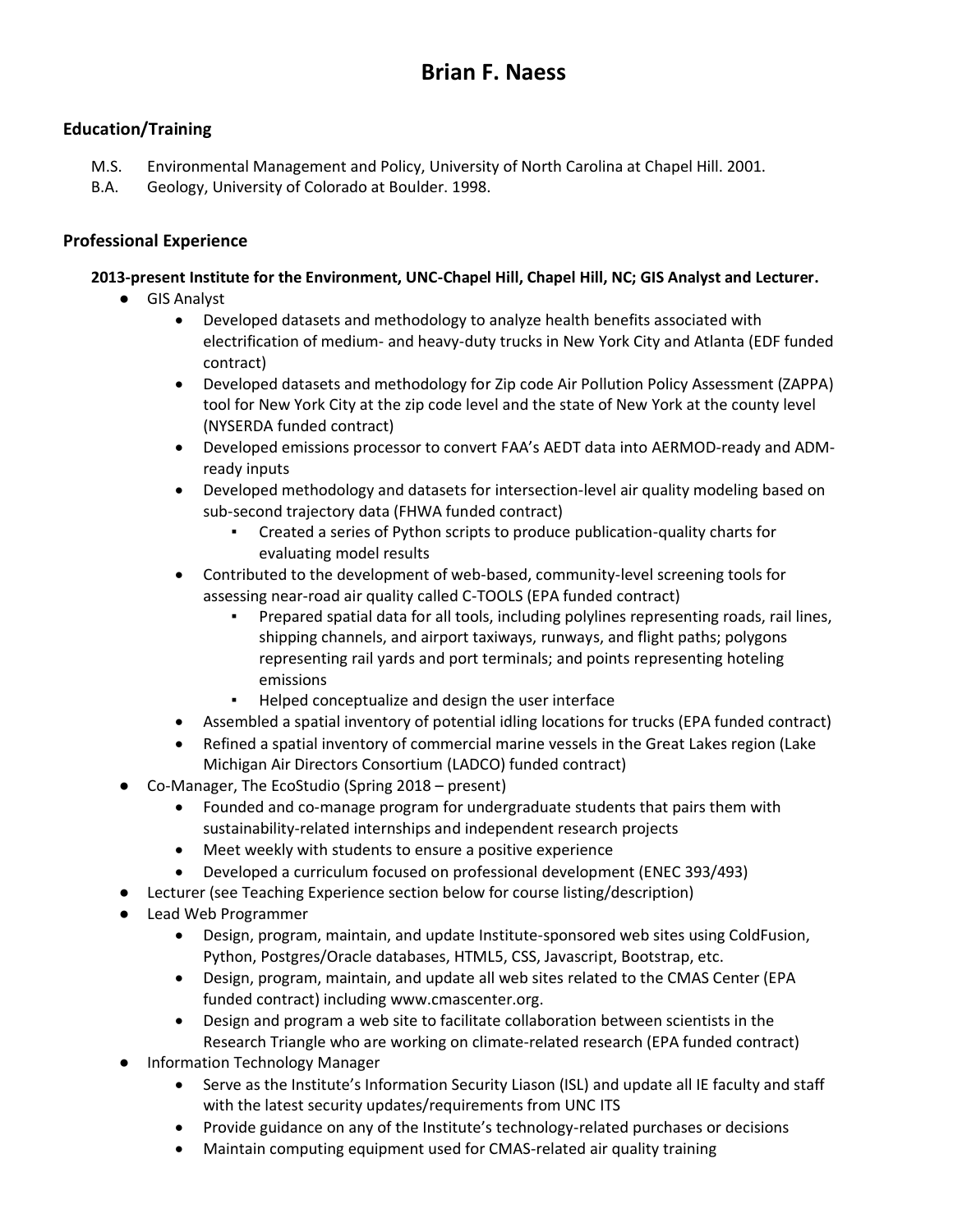- Conference Management
	- Two annual conferences: CMAS Conference (2013-present) and NC Clean Tech Summit (2014-2016)
		- Maintain and update CMAS conference web site and Clean Tech Summit web site
		- Monitor registrations and facilitate communication between registrants and conference organizers
	- Coordinate conference planning and activities to ensure efficiency
- Capstone Coordinator (July 2017 December 2019)
	- Coordinate and organize 3-7 different ENEC698 Environmental Capstone sections during spring and fall semesters
		- Distribute available funding for course-related expenses
		- Coordinate with campus and community partners to match potential projects/clients with instructors
		- Plan for final presentation of all capstone sections

#### **2001-2013 Institute for the Environment, UNC-Chapel Hill, Chapel Hill, NC; Research Associate**

- GIS Analyst
	- Developed road network datasets and near-road receptor networks as model input for air quality modeling work in Detroit (EPA funded contract)
	- Developed an ArcGIS-based tool for calculating near-road pollution concentrations (EPA funded contract)
	- Researched potential scenarios related to the expansion of the Panama Canal and prepared detailed GIS data sets for five main seaports on the East/Gulf coasts (EPA funded contract)
	- Developed input data for air quality modeling work related to US Class I areas (EPA funded contract)
	- Created polygon-based input data for air quality modeling of areas around natural gas drilling locations in the western US (State/Private funded contract)
- Lecturer (see Teaching Experience section below for course listing/description)
- Lead Web Programmer
- CMAS Conference Management
- Assistant to the Director, Albemarle Ecological Field Site (2001 2003)
	- Assisted the field site director with the planning, logistics, and operation of a field station for undergraduate study on the Outer Banks of North Carolina (now called the Outer Banks Field Site) during the fall months

#### **Teaching Experience**

ENEC 259. Coral Reef Ecology and Management (Spring semesters, 2002 – present) – Co-teach an introductory coral reef ecology and management course. Duties also include planning and coordinating a trip for 20-50 people over spring break to the US Virgin Islands or San Salvador, Bahamas and managing and editing a comprehensive online resource about coral reefs (coraldigest.org) with student-contributed content.

ENEC 393/493. Environmental Internship (Spring 2018 – present) – Teach and mentor undergraduate students who are either working at internships or working on independent research projects for a variety of different clients on- and off-campus. Weekly meetings focus on assisting the students with their projects and building their professional skills.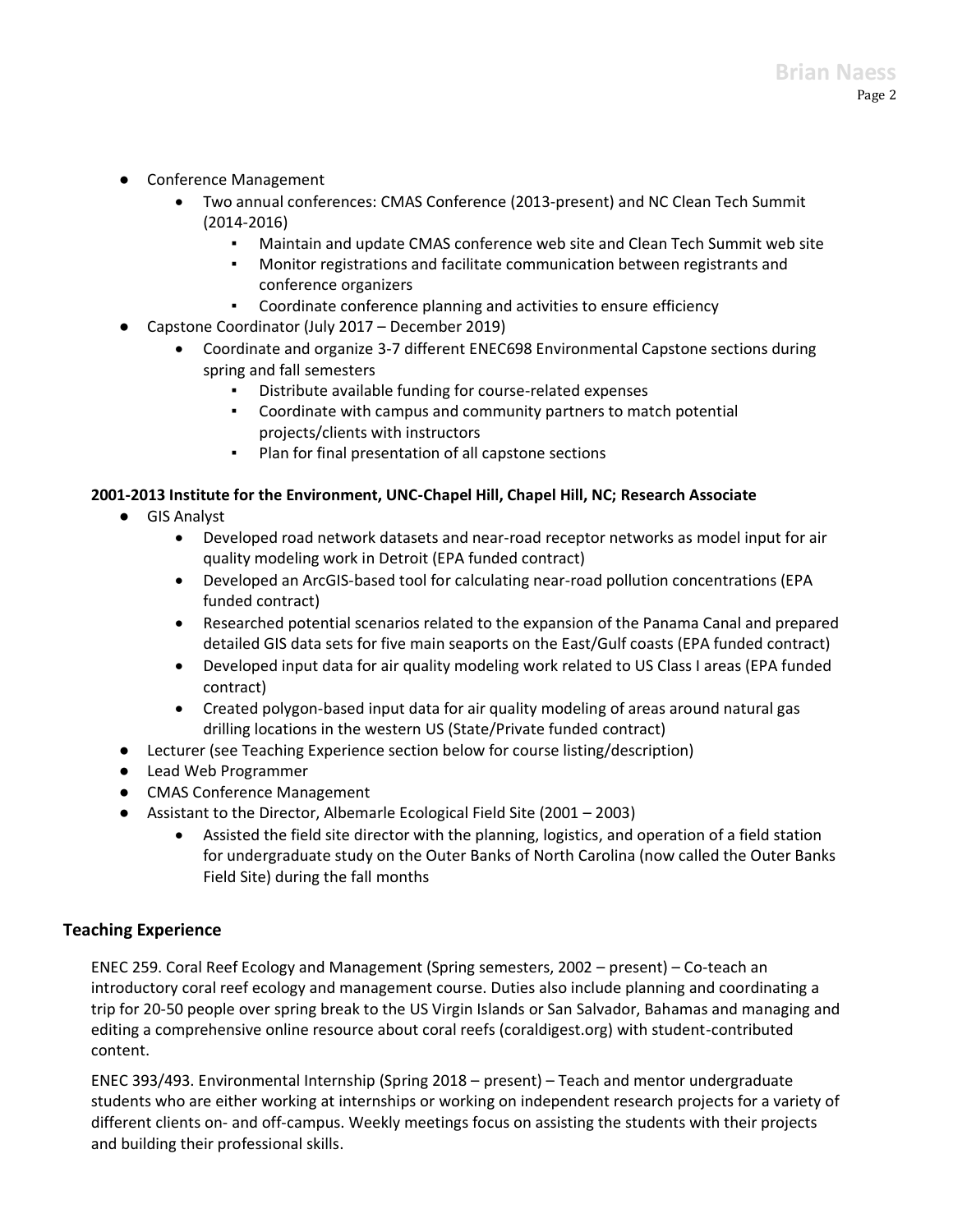ENEC 698. Environmental Capstone (Fall 2019) - Led a semester-long group project for UNC Energy Services investigating how much money UNC can save if every building on campus met its target energy use intensity (EUI).

ENEC 698. Environmental Capstone (Spring 2019) - Led a semester-long group project using the EnviroAtlas to identify underserved communities in the Triangle for the EPA. The team put together a series of Story Maps to explain their methodology and demonstrate how the analysis was used in Carrboro.

ENEC 698. Environmental Capstone (Fall 2018) - Led a semester-long group project collecting and analyzing air quality data around campus to prioritize potential mitigation strategies for UNC professor Will Vizuete.

ENEC 698. Environmental Capstone (Spring 2018) - Led a semester-long group project building on the previous semester's work on smart cities in the Triangle region to develop an interactive Smart Cities Asset Map for the Research Triangle Cleantech Cluster (RTCC).

ENEC 698. Environmental Capstone (Fall 2017) - Led a semester-long group project collecting and analyzing metrics related to smart cities in the Triangle region for the Research Triangle Cleantech Cluster (RTCC).

ENEC 698. Environmental Capstone (Fall 2016) – Led a semester-long group project assessing ways the Town of Chapel Hill can reduce air quality impacts in the Franklin Street business district from transportation-related sources.

ENEC 395. Independent Research in Ecuador (Spring 2016) – Served as faculty of record for nine undergraduate students conducting independent research projects in various locations in Ecuador, including the Galapagos, the Paramo, and a biological station in the Ecuadorian Amazon rainforest.

ENEC 698. Environmental Capstone (Fall 2015) – Led a semester-long group project looking at ways to address and mitigate the food desert in the Southeast Community of Newport News, Virginia. Client: Greater Southeast Development Corporation.

Independent Study (Spring 2015) – Mentored a senior SILS student while she worked on a semester-long project to improve a set of scripts used to combine disparate air quality model outputs

Independent Study (Spring 2015) – Mentored a senior environmental science student while she completed a semester-long research project on incorporating edible/medicinal plants into the landscaping on campus at UNC

ENEC 698. Environmental Capstone (Spring 2015) – Led a semester-long group project looking at the health impacts related to the movement of freight and several community-identified stressors in the Southeast Community of Newport News, Virginia. Client: EPA.

ENEC 698. Environmental Capstone (Fall 2014) – Led a semester-long group project focused on building a web-based decision support tool to increase the availability and consumption of local fruit and vegetables. Client: Ecoland Institute.

ENEC 490H. The Future of Energy (Spring 2015, Spring 2014) – Assisted with the development and instruction for a new course about clean technology and the future of energy. (Unlisted co-instructor)

#### **Skills/Interests**

• GIS – QGIS, PostGIS, ArcGIS (Desktop and Online)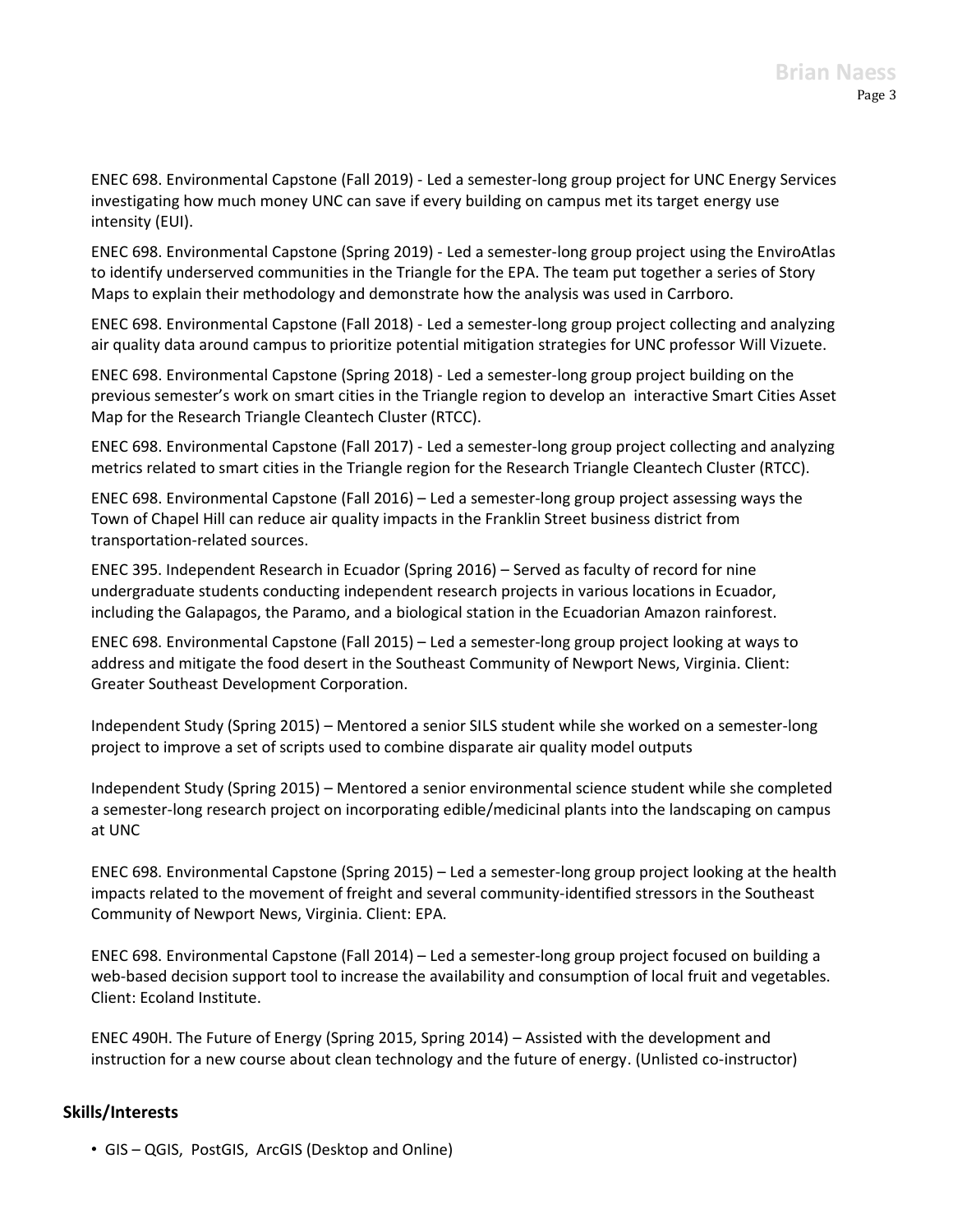# **Brian Naess** Page 4

- Programming Python, CSS, ColdFusion, Javascript, Git, PHP
- Databases Postgres, Oracle, MySQL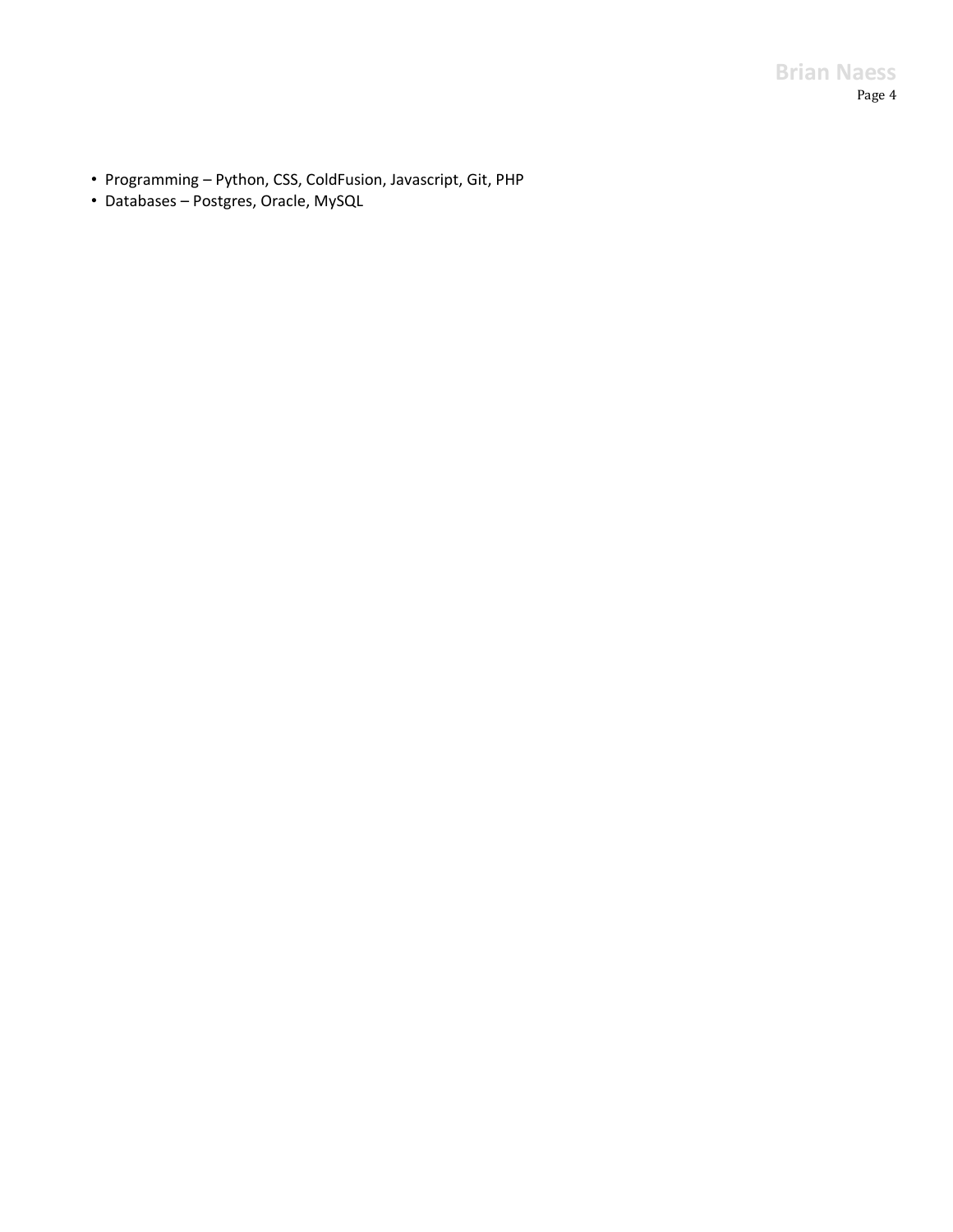### **Selected Publications/Presentations**

- Shukla, Komal; Seppanen, Catherine; Naess, Brian; Chang, Charles; Cooley, David; Maier, Andreas; Divita, Frank; Pitiranggon, Masha; Johnson, Sarah; Ito, Kazuhiko; Arunachalam, Saravanan. ZIP codelevel estimation of air quality and health risk due to particulate matter pollution in New York City, *Environmental Science & Technology*, 2021. In review.
- Valencia, Alejandro; Arunachalam, Saravanan; Isakov, Vlad; Naess, Brian; Serre, Marc. Improving emissions inputs via mobile measurements to estimate fine-scale Black Carbon monthly concentrations through geostatistical space-time data fusion, *Science of The Total Environment*, Volume 793, 2021, ISSN 0048-9697. [https://doi.org/10.1016/j.scitotenv.2021.148378.](https://doi.org/10.1016/j.scitotenv.2021.148378)
- Sorte, Sandra; Arunachalam, Saravanan; Naess, Brian; Seppanen, Catherine; Rodrigues, Vera; Valencia, Alejandro; Borrego, Carlos; Monteiro, Alexandra. Assessment of source contribution to air quality in an urban area close to a harbor: Case-study in Porto, Portugal, *Science of The Total Environment*, Volume 662, 2019, Pages 347-360. ISSN 0048-9697. [https://doi.org/10.1016/j.scitotenv.2019.01.185.](https://doi.org/10.1016/j.scitotenv.2019.01.185)
- Isakov, V.; Arunachalam, S.; Baldauf, R.; Breen, M.; Deshmukh, P.; Hawkins, A.; Kimbrough, S.; Krabbe, S.; Naess, B.; Serre, M.; Valencia, A. Combining Dispersion Modeling and Monitoring Data for Community-Scale Air Quality Characterization. *Atmosphere* 2019, 10, 610.
- Arunachalam, Saravanan; Naess, Brian; Seppanen, Catherine; Valencia, Alejandro; Brandmeyer, JoEllen; Venkatram, Akula; Weil, Jeff; Isakov, Vlad; Barzyk, Timothy. 2019. A new bottom-up emissions estimation approach in support of air quality modeling for community-scale assessments around airports. *International Journal of Environment and Pollution*, Vol. 65, No. 1/2/3, 2019. DOI: [10.1504/IJEP.2019.101832](https://dx.doi.org/10.1504/IJEP.2019.101832)
- Naess, Brian. *A Deeper Appreciation of Coral Reefs Through Snorkeling: How to Become a Pro Snorkeler*. Kindle ed., Snorkel Pro Books, 2018. ASIN: B07B9N7LFQ. ISBN: 978-0-692-08703-9.
- Isakov, Blad; Barzyk, Timothy; Smith, Elizabeth; Arunachalam, Saravanan; Naess, Brian; Venkatram, Akula. A web-based screening tool for near-port air quality assessments, In Environmental Modelling & Software, Volume 98, 2017, Pages 21-34, ISSN 1364- 8152, <https://doi.org/10.1016/j.envsoft.2017.09.004>
- Arunachalam, S., Brantley, H., Barzyk, T.M., Hagler, G., Isakov, V., Kimbrough, E.S., Naess, B., Rice, N., Snyder, M.G., Talgo, K. and Venkatram, A., 2015. Assessment of port-related air quality impacts: geographic analysis of population. *International Journal of Environment and Pollution*, 58(4), pp.231- 250.